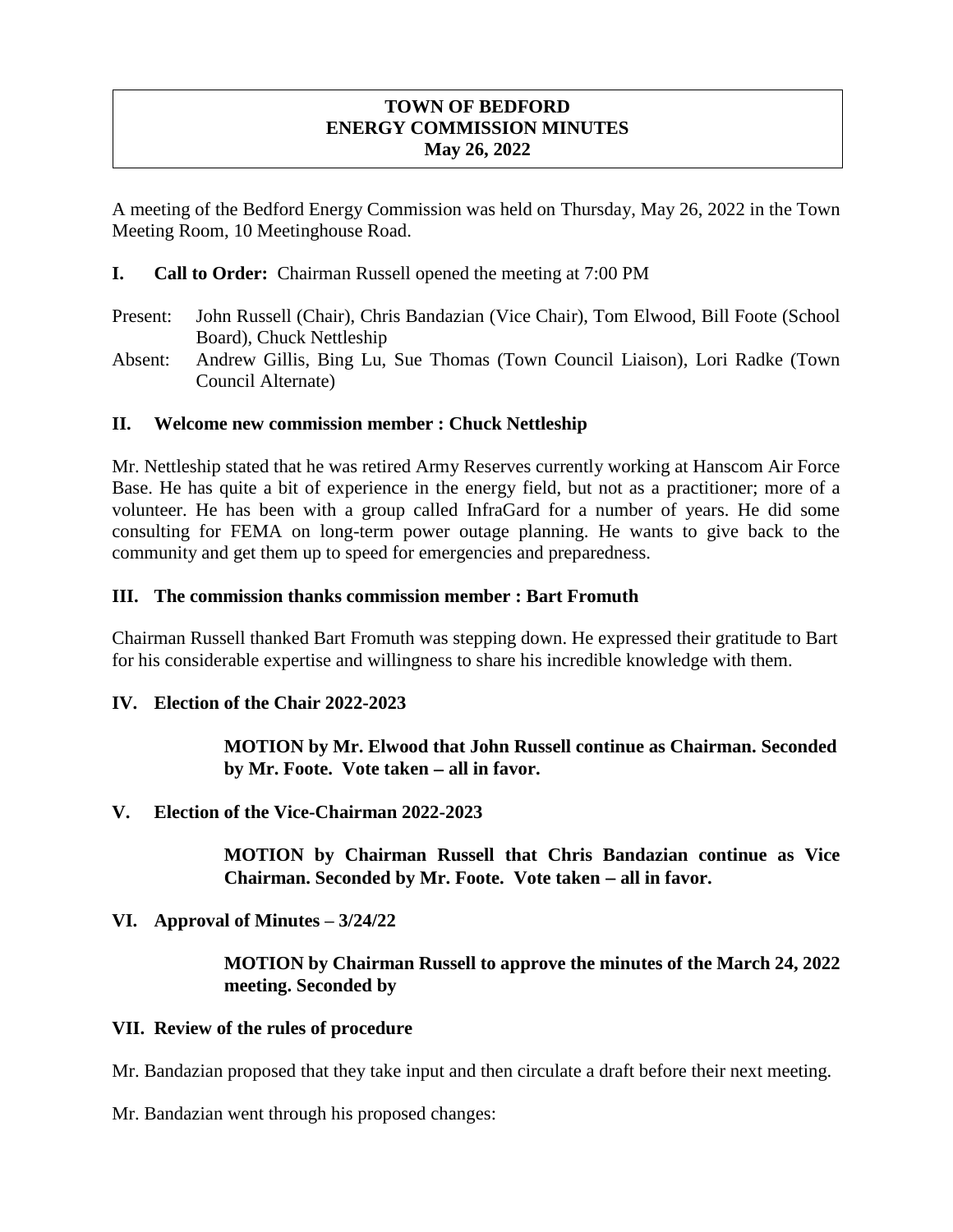#### Article 4 – Organization Meeting

Mr. Bandazian stated that they had it in March, because appointments were made in March. Now the Town Council makes their appointments in April, so he thought it should be at their regular May meeting. He will make that change to Article 4.

#### Article 6 – Meetings

Mr. Bandazian stated that they didn't have a teleconferencing attendance provision and it is allowed under limited circumstances and would track what was in the Town Council Rules of Procedure. It's not like you can sit at home and call in; it's when it's not practical to be here or someone is unable to be here. There is a little provision about that. Also, who chairs the meeting if the chair is not there and the vice chair is not there. He's going to propose to add that. Regarding attendance, if somebody knows they can't come in advance, he would ask that the chair and vice chair be notified 24 hours in advance that way they can let BCTV staff know if they aren't going to have a quorum. Obviously, things come up and people run late, but that's a different situation.

Mr. Foote thought that was the purpose of alternates, having alternates sitting there in case of an absence. Mr. Bandazian stated that it is, but they don't have alternates.

Mr. Nettleship wanted to know how the filling of vacancies work. Mr. Bandazian explained that anyone can fill out and send in the application found online. The Town Council would hold an interview 10-15 minutes prior to one of their Wednesday night meetings.

The Commission discussed having alternate members. Mr. Bandazian stated that they did years ago, but that it didn't work out well.

Chairman Russell mentioned Section 6.4, site visits and thought it was a little bit strict. He referred to the statement that said, 'At no time shall more than four (4) members of the Bedford Energy Commission be present simultaneously during a site visit unless the site visit has been called as a public meeting and proper public notice. Mr. Bandazian stated that it's to meet the open meeting rule. He pointed out that it should now be five (5), not four (4). That's a quorum. When there is a quorum then it is a meeting and you have to go through all of the formalities of a meeting.

Mr. Foote stated that it's only a meeting if they are making decisions for the Commission. If it's a site visit, there is no decision made. It's just an observation. He didn't think it was a public meeting Mr. Bandazian stated that from his own experience, they had a site visit when he was on the ZBA and they took minutes and there was pubic there as if it was a meeting. If you are just going to observe things and not talking business, you would certainly post it, but you wouldn't be precluded from it. You shouldn't talk business.

Mr. Bandazian stated that he would like to circulate a draft and vote on it at the next meeting.

## **VIII.Reports of Members and Committees**

## **a. School projects progress and planning**

Mr. Foote stated that he was hoping the ventilation improvements at the schools would be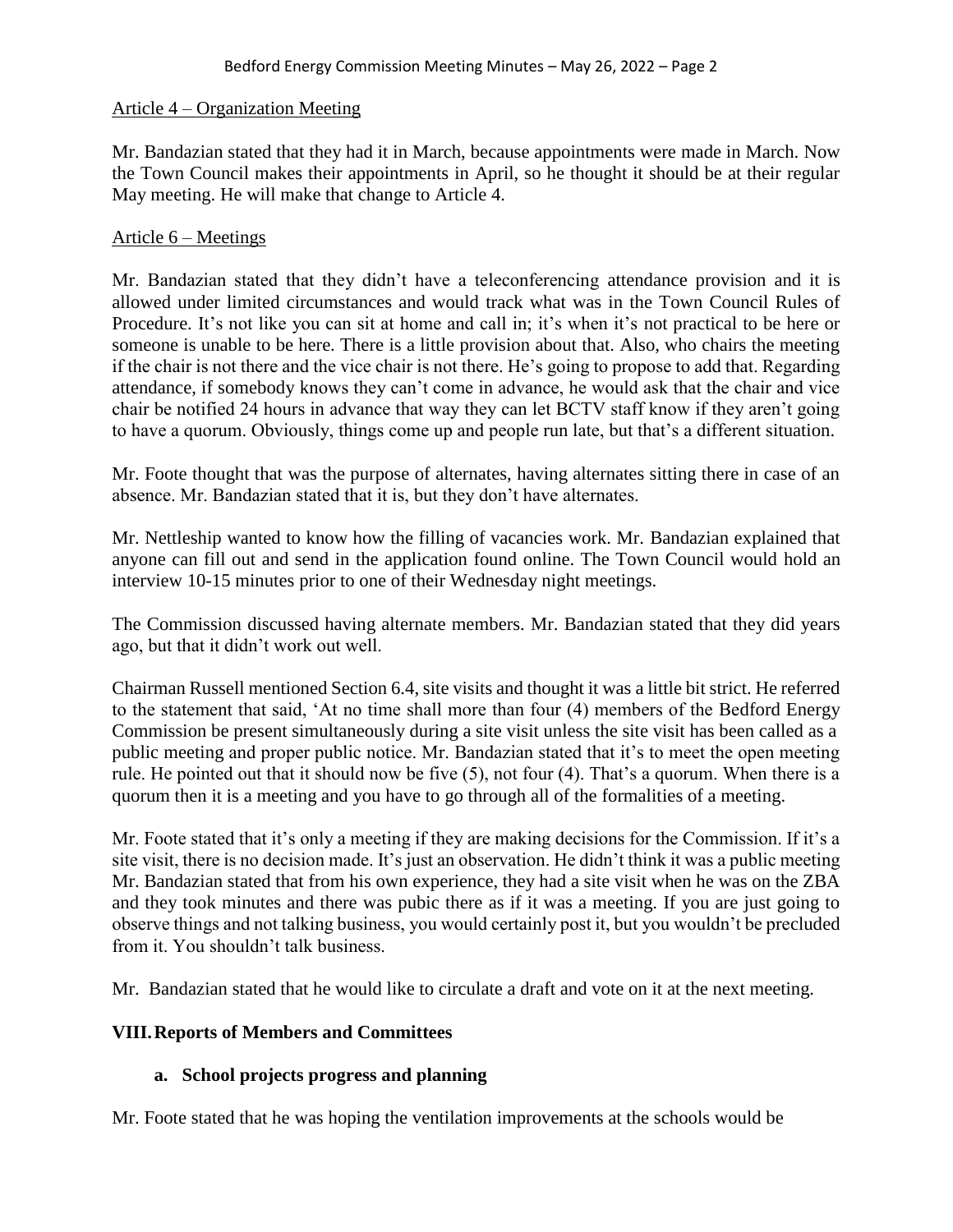operating under some sort of sense of urgency. Unfortunately, because Federal monies are involved, sense of urgency is out the window. They were talking about going out to bid on the work at Peter Woodbury next week, because it's taken that long to get the T's crossed and the I's dotted. Memorial construction will be completed sometime during the summer. They've got the equipment. They are still trying to nail down designs for the sprinklers and sprinkler controls, so those won't happen any time immediately. What he hoped was going to be a one year turnaround was now turning into a two to three year slag.

## **IX. Old Business**

**a. Solsmart** – No update.

# **b. Solar Projects**

# **1. Transfer Station**

Mr. Bandazian stated that he thought the Town Council would make a decision on June 8<sup>th</sup>. He explained to Mr. Nettleship that to put solar on the landfill it needs to have 3-phase power. They have a \$500k Federal grant approved to help pay for that. The Town needs to come up with about \$450k in addition to that. It's questionable whether they use ARPA money or some other money for that. The price that is locked in was only locked in until June 12<sup>th</sup>. June 8<sup>th</sup> was the last Council meeting. It was tabled back in April. Mr. Foote thought it was use it or lose it. Mr. Bandazian stated that they would have more time before the grant goes away, but the price would be higher. Instead of being Federal Town money it would be taxpayer Town money.

# **2. Town Pool PV Shade/Shelter**

Mr. Bandazian didn't know the status of the Town Pool shade shelter. A lot of this hinges on the hiring of an Assistant Town Manager who would have time to offer help on these special projects.

# **c. Municipal Aggregation Cost Analysis and Presentation**

Chairman Russell wanted to know what the Commission members thought about proceeding with this. He was impressed with Eversource in the Greenfield Farms development and thought they do a nice job. He felt they were investing in the grid, which for him was the critical thing. His worry was do they subtract from their ability to do. Mr. Foote stated that with aggregation it didn't affect Eversource, because their focus would be on transmission. Chairman Russell wanted to know if you move from one profit center to two profit centers, do they reduce their ability to deliver in those critical months. Mr. Elwood stated that if they could show him what's it going to cost and what are they going to get. If they come out ahead and aren't locked in for too long. Chairman Russell thought there were two strong reasons to do it. One is they could drive up the percentage of alternative energy that they get. They get a higher percentage of alternative energy and that should be a voter selling point to a lot of people. For other folks, getting the cost down and having a guy that they know in Town theoretically doing it for them would be a good thing. If they could couple those two things together, then it makes sense. Mr. Foote stated that he's got solar so he's almost out of the equation. It's more of a question of what the margin was going to be for the rate payers, about two cents. Mr. Bandazian would like to see the track record in NH; the track record in MA looks positive. Mr. Nettleship wanted to know if methane recovery from the landfill had